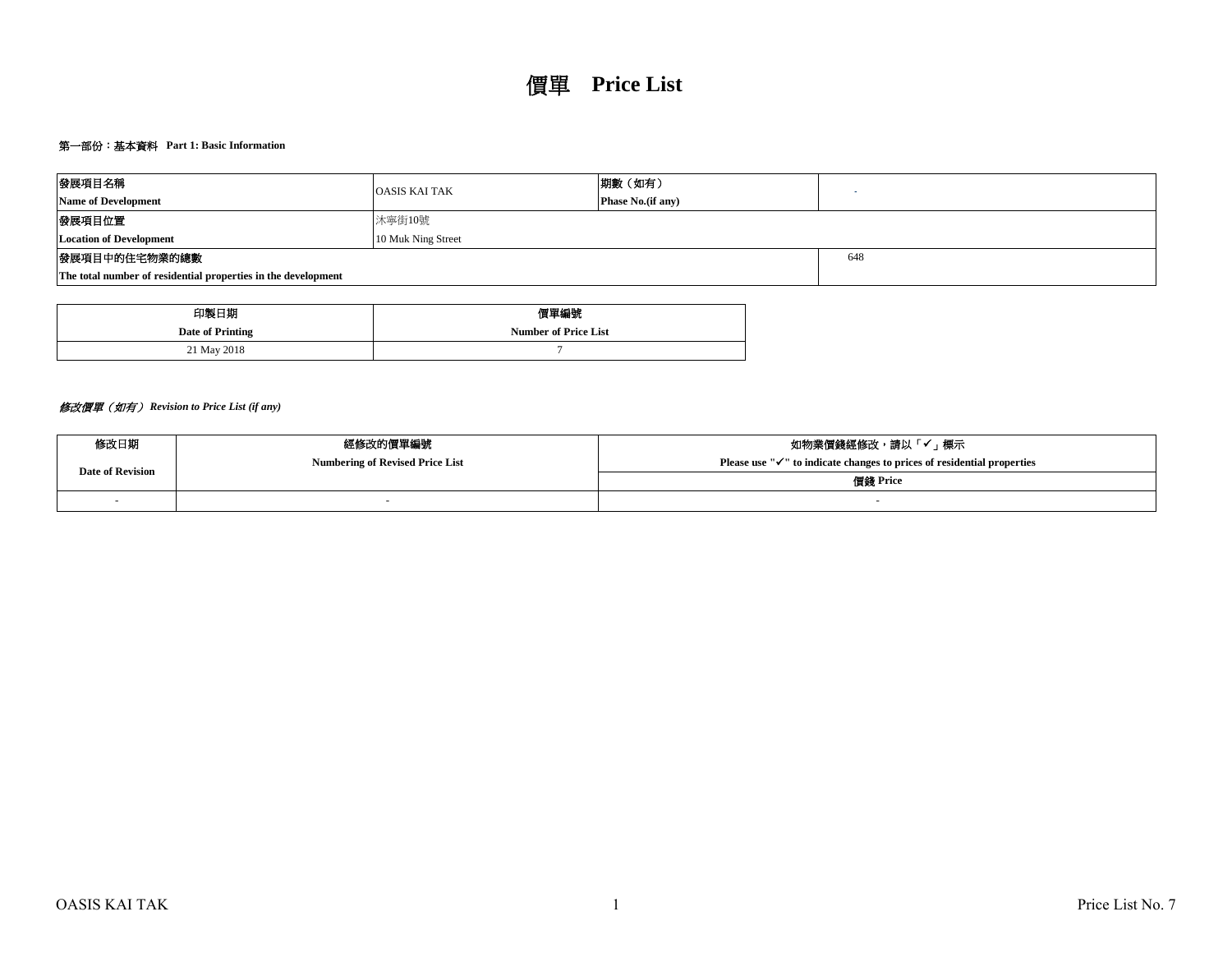**第二部份: 面積及售價資料**<br>Part 2: Information on Area and Price

| 物業的描述<br><b>Description of Residential</b><br><b>Property</b> |             |              | 實用面積<br>(包括露台,工作平台及陽台(如有))<br>平方米 (平方呎)                                      | 售價 (元)     | 實用面積<br>每平方米/呎售價<br>- 元, 每平方米<br>(元, 每平方呎) | 其他指明項目的面積(不計算入實用面積)<br>Area of other specified items (Not included in the Saleable Area)<br>平方米(平方呎)<br>sq. metre (sq.ft.) |                          |                          |                          |                          |                          |                          |                          |                          |                          |
|---------------------------------------------------------------|-------------|--------------|------------------------------------------------------------------------------|------------|--------------------------------------------|----------------------------------------------------------------------------------------------------------------------------|--------------------------|--------------------------|--------------------------|--------------------------|--------------------------|--------------------------|--------------------------|--------------------------|--------------------------|
|                                                               |             |              | Saleable Area<br>(including balcony, utility platform and                    | Price (\$) | <b>Unit Rate of Saleable</b><br>Area       | 空調機房                                                                                                                       | 窗台                       | 閣樓                       | 平台                       | 花園                       | 停車位                      | 天台                       | 梯屋                       | 前庭                       | 庭院                       |
| 大廈名稱<br><b>Block Name</b>                                     | 樓層<br>Floor | 單位<br>Unit   | verandah, if any)<br>sq. metre (sq.ft.)                                      |            | \$ per sq. metre<br>$$per sq.f.$ )         | Air-conditioning<br>plant room                                                                                             | Bay<br>window            | Cockloft                 | <b>Flat roof</b>         | Garden                   | Parking<br>space         | Roof                     | <b>Stairhood</b>         | <b>Terrace</b>           | Yard                     |
|                                                               | 33          | A#           | 74.041 (797)<br>露台 Balcony: 2.527 (27)<br>工作平台 Utility Platform : $0.000(0)$ | 29,849,000 | 403,142<br>(37, 452)                       | $\sim$                                                                                                                     | $\sim$                   | $\sim$                   | $\overline{a}$           | $\sim$ $\sim$            | $\sim$                   | $\overline{\phantom{a}}$ | $\sim$                   | $\overline{a}$           | $\sim$                   |
|                                                               | 32          | A#           | 74.041 (797)<br>露台 Balcony: 2.527 (27)<br>工作平台 Utility Platform: 0.000 (0)   | 29,701,000 | 401,143<br>(37, 266)                       | $\sim$ $\sim$                                                                                                              | $\overline{a}$           | $\sim$                   | $\sim$                   | $\overline{a}$           | $\sim$                   | $\sim$                   | $\sim$                   | $\overline{a}$           | $\sim$                   |
|                                                               | 31          | A#           | 74.041 (797)<br>露台 Balcony: 2.527 (27)<br>工作平台 Utility Platform : 0.000 (0)  | 29,554,000 | 399,157<br>(37,082)                        | $\overline{a}$                                                                                                             | $\sim$                   | $\sim$                   | μ.                       | $\overline{\phantom{a}}$ | $\overline{\phantom{a}}$ | $\overline{\phantom{a}}$ | $\sim$                   | $\overline{\phantom{a}}$ | $\overline{\phantom{a}}$ |
|                                                               | 28          | A#           | 74.041 (797)<br>露台 Balcony: 2.527 (27)<br>工作平台 Utility Platform: 0.000 (0)   | 29,179,000 | 394,092<br>(36,611)                        | $\overline{a}$                                                                                                             | $\overline{a}$           | $\sim$                   | $\sim$                   | $\sim$                   | $\sim$                   | $\overline{\phantom{a}}$ | $\sim$                   | $\overline{a}$           | $\sim$                   |
|                                                               | 27          | $\mathbf{A}$ | 74.041 (797)<br>露台 Balcony: 2.527 (27)<br>工作平台 Utility Platform: 0.000 (0)   | 28,812,000 | 389,136<br>(36, 151)                       | $\sim$                                                                                                                     | $\overline{a}$           | $\sim$                   | $\overline{a}$           | $\sim$                   | $\sim$                   | $\overline{\phantom{a}}$ | $\sim$                   | $\overline{a}$           | $\sim$                   |
|                                                               | 26          | A            | 74.041 (797)<br>露台 Balcony: 2.527 (27)<br>工作平台 Utility Platform: 0.000 (0)   | 28,670,000 | 387,218<br>(35,972)                        | $\sim$                                                                                                                     | $\sim$                   | $\sim$                   | $\overline{\phantom{a}}$ | $\sim$                   | $\sim$                   | $\overline{\phantom{a}}$ | $\overline{\phantom{a}}$ | $\overline{a}$           | $\overline{\phantom{a}}$ |
|                                                               | 25          | $\mathbf{A}$ | 74.041 (797)<br>露台 Balcony: 2.527 (27)<br>工作平台 Utility Platform: 0.000 (0)   | 28,527,000 | 385,287<br>(35,793)                        | $\sim$                                                                                                                     | $\sim$                   | $\sim$                   | $\sim$                   | $\sim$                   | $\sim$                   | $\sim$                   | $\sim$                   | $\sim$                   | $\sim$                   |
| Tower 1<br>第1座                                                | 20          | A            | 74.041 (797)<br>露台 Balcony: 2.527 (27)<br>工作平台 Utility Platform : 0.000 (0)  | 27,963,000 | 377,669<br>(35,085)                        | $\overline{a}$                                                                                                             | $\overline{\phantom{a}}$ | $\sim$                   | $\sim$                   | $\overline{a}$           | $\sim$                   | $\overline{\phantom{a}}$ | $\sim$                   | $\overline{a}$           | $\overline{\phantom{a}}$ |
|                                                               | 19          | $\mathbf{A}$ | 74.041 (797)<br>露台 Balcony: 2.527 (27)<br>工作平台 Utility Platform: 0.000 (0)   | 27,824,000 | 375,792<br>(34, 911)                       | $\overline{a}$                                                                                                             | $\overline{\phantom{a}}$ | $\sim$                   | $\overline{a}$           | $\overline{\phantom{a}}$ | $\overline{\phantom{a}}$ | $\overline{\phantom{a}}$ | $\sim$                   | $\overline{\phantom{a}}$ | $\overline{\phantom{a}}$ |
|                                                               | 18          | $\mathbf{A}$ | 74.041 (797)<br>露台 Balcony: 2.527 (27)<br>工作平台 Utility Platform : $0.000(0)$ | 27,748,000 | 374,765<br>(34, 816)                       | $\overline{a}$                                                                                                             | $\overline{\phantom{a}}$ | $\sim$                   | μ.                       | $\overline{\phantom{a}}$ | $\sim$                   | $\overline{\phantom{a}}$ | ÷.                       | $\sim$                   | $\sim$                   |
|                                                               | 12          | $A^*$        | 74.041 (797)<br>露台 Balcony: 2.527 (27)<br>工作平台 Utility Platform : 0.000 (0)  | 26,738,000 | 361,124<br>(33,548)                        | $\overline{\phantom{a}}$                                                                                                   | $\overline{\phantom{a}}$ | $\overline{\phantom{a}}$ | $\overline{\phantom{a}}$ | $\overline{\phantom{a}}$ | $\overline{\phantom{a}}$ | $\overline{\phantom{a}}$ | $\overline{\phantom{a}}$ | $\overline{\phantom{a}}$ | $\overline{\phantom{a}}$ |
|                                                               | 11          | A            | 74.041 (797)<br>露台 Balcony: 2.527 (27)<br>工作平台 Utility Platform : $0.000(0)$ | 26,605,000 | 359,328<br>(33, 381)                       | $\sim$                                                                                                                     | $\sim$                   | $\sim$                   | $\sim$                   | $\sim$                   | $\sim$                   | $\overline{\phantom{a}}$ | $\sim$                   | $\overline{\phantom{a}}$ | $\overline{\phantom{a}}$ |
|                                                               | 10          | A            | 74.041 (797)<br>露台 Balcony: 2.527 (27)<br>工作平台 Utility Platform : 0.000 (0)  | 26,473,000 | 357,545<br>(33,216)                        | $\overline{a}$                                                                                                             | $\sim$                   | $\sim$                   | $\sim$                   | $\overline{a}$           | $\sim$                   | $\overline{\phantom{a}}$ | $\sim$                   | $\sim$                   | $\sim$                   |
|                                                               | 6           | A            | 74.041 (797)<br>露台 Balcony: 2.527 (27)<br>工作平台 Utility Platform: 0.000 (0)   | 25,388,000 | 342,891<br>(31, 854)                       | $\overline{a}$                                                                                                             | $\overline{\phantom{a}}$ | $\sim$                   | $\overline{\phantom{a}}$ | $\overline{\phantom{a}}$ | $\sim$                   | $\overline{\phantom{a}}$ | $\sim$                   | $\overline{a}$           | $\overline{\phantom{a}}$ |
|                                                               | 5           | $A^*$        | 74.041 (797)<br>露台 Balcony: 2.527 (27)<br>工作平台 Utility Platform : $0.000(0)$ | 24,943,000 | 336,881<br>(31,296)                        | $\overline{a}$                                                                                                             | $\sim$                   | $\sim$                   | $\overline{\phantom{a}}$ | $\sim$                   | $\sim$                   | $\overline{\phantom{a}}$ | $\sim$                   | $\overline{\phantom{a}}$ | $\overline{\phantom{a}}$ |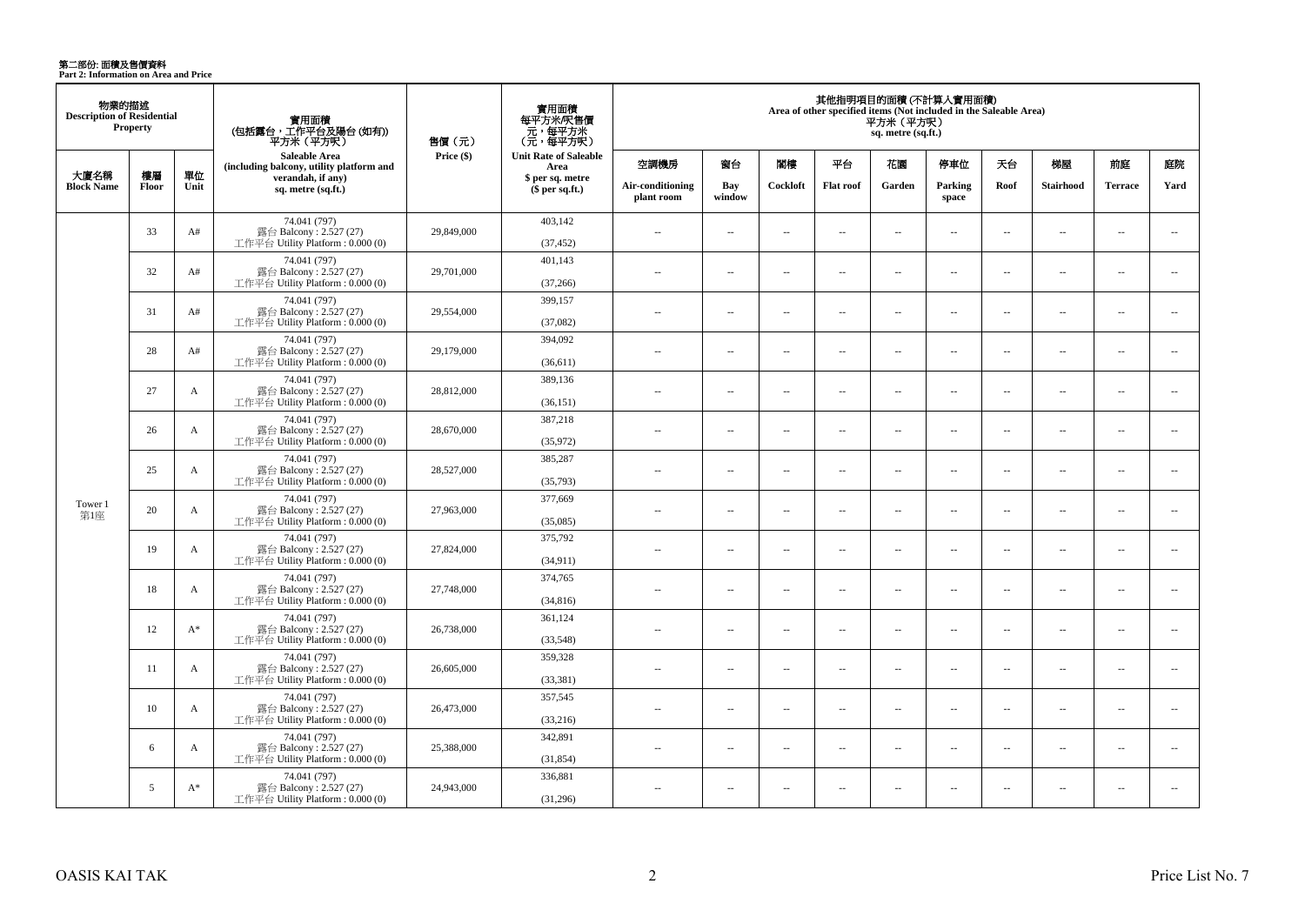| 物業的描述<br><b>Description of Residential</b><br>Property |       |                | 實用面積<br>(包括露台,工作平台及陽台(如有))<br>平方米(平方呎)                                       | 售價(元)      | 實用面積<br>每平方米/呎售價<br>- 元, 每平方米<br>(元, 每平方呎) | 其他指明項目的面積 (不計算入實用面積)<br>Area of other specified items (Not included in the Saleable Area)<br>平方米 (平方呎)<br>sq. metre (sq.ft.) |                          |                          |                  |                          |                          |                          |                          |                          |                          |  |
|--------------------------------------------------------|-------|----------------|------------------------------------------------------------------------------|------------|--------------------------------------------|------------------------------------------------------------------------------------------------------------------------------|--------------------------|--------------------------|------------------|--------------------------|--------------------------|--------------------------|--------------------------|--------------------------|--------------------------|--|
| 大廈名稱                                                   | 樓層    | 單位             | <b>Saleable Area</b><br>(including balcony, utility platform and             | Price (\$) | <b>Unit Rate of Saleable</b><br>Area       | 空調機房                                                                                                                         | 窗台                       | 閣樓                       | 平台               | 花園                       | 停車位                      | 天台                       | 梯屋                       | 前庭                       | 庭院                       |  |
| <b>Block Name</b>                                      | Floor | Unit           | verandah, if any)<br>sq. metre (sq.ft.)                                      |            | \$ per sq. metre<br>\$per sq.ft.)          | Air-conditioning<br>plant room                                                                                               | Bay<br>window            | Cockloft                 | <b>Flat</b> roof | Garden                   | Parking<br>space         | Roof                     | Stairhood                | <b>Terrace</b>           | Yard                     |  |
|                                                        | 32    | $\, {\bf B}$   | 64.871 (698)<br>露台 Balcony: 2.476 (27)<br>工作平台 Utility Platform: 0.000 (0)   | 23,484,000 | 362,011<br>(33, 645)                       | $\ddot{\phantom{a}}$                                                                                                         | $\overline{\phantom{a}}$ | $\sim$                   | μ.               | $\sim$                   | $\sim$                   | $\overline{\phantom{a}}$ | Ξ.                       | $\ddot{\phantom{a}}$     | $\sim$                   |  |
|                                                        | 31    | $\, {\bf B}$   | 64.871 (698)<br>露台 Balcony: 2.476 (27)<br>工作平台 Utility Platform: 0.000 (0)   | 23,368,000 | 360,223<br>(33, 479)                       | $\sim$                                                                                                                       | $\overline{a}$           | $\sim$                   | $\sim$           | $\sim$                   | $\sim$                   | $\sim$                   | $\sim$                   | $\sim$                   | $\mathbf{u}$             |  |
|                                                        | 28    | $\, {\bf B}$   | 64.871 (698)<br>露台 Balcony: 2.476 (27)<br>工作平台 Utility Platform: 0.000 (0)   | 23,061,000 | 355,490<br>(33,039)                        | $\overline{\phantom{a}}$                                                                                                     | $\overline{\phantom{a}}$ | $\overline{\phantom{a}}$ | --               | $\overline{\phantom{a}}$ | $\overline{\phantom{a}}$ | $\overline{\phantom{a}}$ | $\overline{\phantom{a}}$ | $\overline{\phantom{a}}$ | $\overline{\phantom{a}}$ |  |
|                                                        | 27    | $\, {\bf B}$   | 64.871 (698)<br>露台 Balcony: 2.476 (27)<br>工作平台 Utility Platform: 0.000 (0)   | 22,667,000 | 349,417<br>(32, 474)                       | $\sim$                                                                                                                       | $\overline{\phantom{a}}$ | $\sim$                   | $\sim$           | $\overline{\phantom{a}}$ | $\sim$                   | $\sim$                   | $\sim$                   | $\overline{\phantom{a}}$ | $\sim$                   |  |
|                                                        | 26    | $\mathrm{B}^*$ | 64.871 (698)<br>露台 Balcony: 2.476 (27)<br>工作平台 Utility Platform: 0.000 (0)   | 22,554,000 | 347,675<br>(32, 312)                       |                                                                                                                              | μ.                       | ÷.                       | μ.               | $\sim$                   | $\sim$                   | $\sim$                   | Ξ.                       | $\ddot{\phantom{a}}$     | $\sim$                   |  |
|                                                        | 25    | $\, {\bf B}$   | 64.871 (698)<br>露台 Balcony: 2.476 (27)<br>工作平台 Utility Platform: 0.000 (0)   | 22,441,000 | 345,933<br>(32, 150)                       | ×.                                                                                                                           | $\sim$                   | $\sim$                   | $\sim$           | $\sim$                   | $\sim$                   | $\sim$                   | $\overline{a}$           | $\sim$                   | $\sim$                   |  |
|                                                        | 20    | $\, {\bf B}$   | 64.871 (698)<br>露台 Balcony: 2.476 (27)<br>工作平台 Utility Platform: 0.000 (0)   | 21,998,000 | 339,104<br>(31,516)                        | $\sim$                                                                                                                       | $\overline{\phantom{a}}$ | $\sim$                   | μ.               | $\overline{\phantom{a}}$ | $\overline{\phantom{a}}$ | $\overline{\phantom{a}}$ | $\overline{\phantom{a}}$ | $\overline{\phantom{a}}$ | $\overline{\phantom{a}}$ |  |
| Tower 1                                                | 19    | $\, {\bf B}$   | 64.871 (698)<br>露台 Balcony: 2.476 (27)<br>工作平台 Utility Platform: 0.000 (0)   | 21,889,000 | 337,424<br>(31, 360)                       | $\sim$                                                                                                                       | $\overline{a}$           | $\sim$                   | $\sim$           | $\overline{a}$           | $\sim$                   | $\overline{\phantom{a}}$ | $\overline{\phantom{a}}$ | $\sim$                   | $\sim$                   |  |
| 第1座                                                    | 18    | $\, {\bf B}$   | 64.871 (698)<br>露台 Balcony: 2.476 (27)<br>工作平台 Utility Platform: 0.000 (0)   | 21,819,000 | 336,344<br>(31,259)                        | $\overline{\phantom{a}}$                                                                                                     | $\sim$                   | $\sim$                   | $\sim$           | $\sim$                   | $\sim$                   | $\overline{\phantom{a}}$ | $\overline{a}$           | $\sim$                   | $\ddot{\phantom{a}}$     |  |
|                                                        | 12    | $\, {\bf B}$   | 64.871 (698)<br>露台 Balcony: 2.476 (27)<br>工作平台 Utility Platform: 0.000 (0)   | 21,244,000 | 327,481<br>(30, 436)                       | $\sim$                                                                                                                       | $\sim$                   | $\sim$                   | $\sim$           | $\sim$ $\sim$            | $\overline{\phantom{a}}$ | $\sim$                   | $\sim$                   | $\overline{\phantom{a}}$ | $\overline{\phantom{a}}$ |  |
|                                                        | 11    | B              | 64.871 (698)<br>露台 Balcony: 2.476 (27)<br>工作平台 Utility Platform : 0.000 (0)  | 21,139,000 | 325,862<br>(30, 285)                       |                                                                                                                              | $\overline{\phantom{a}}$ | $\sim$                   | μ.               | $\sim$                   | $\sim$                   | $\overline{\phantom{a}}$ | Ξ.                       | $\ddot{\phantom{a}}$     | $\sim$                   |  |
|                                                        | 10    | B              | 64.871 (698)<br>露台 Balcony: 2.476 (27)<br>工作平台 Utility Platform : 0.000 (0)  | 21.032.000 | 324,213<br>(30, 132)                       | $\sim$                                                                                                                       | $\overline{a}$           | $\sim$                   | $\sim$           | $\overline{a}$           | $\sim$                   | $\overline{\phantom{a}}$ | $\overline{\phantom{a}}$ | $\sim$                   | $\sim$                   |  |
|                                                        | 6     | $\, {\bf B}$   | 64.871 (698)<br>露台 Balcony: 2.476 (27)<br>工作平台 Utility Platform : 0.000 (0)  | 20,515,000 | 316,243<br>(29, 391)                       | 44                                                                                                                           | $\overline{\phantom{a}}$ | $\sim$                   | μ.               | $\overline{\phantom{a}}$ | $\sim$                   | $\overline{\phantom{a}}$ | Ξ.                       | $\ddot{\phantom{a}}$     | $\sim$                   |  |
|                                                        | 5     | $B^*$          | 64.871 (698)<br>露台 Balcony: 2.476 (27)<br>工作平台 Utility Platform : 0.000 (0)  | 20,074,000 | 309,445<br>(28, 759)                       | $\sim$                                                                                                                       | $\sim$                   | $\sim$                   | $\sim$           | $\sim$ $\sim$            | $\sim$                   | $\sim$                   | $\sim$                   | $\sim$                   | $\sim$                   |  |
|                                                        | 33    | $\mathcal{C}$  | 27.358 (294)<br>露台 Balcony: 2.000 (22)<br>工作平台 Utility Platform : $0.000(0)$ | 9,485,000  | 346,699<br>(32, 262)                       | $\sim$                                                                                                                       | $\overline{\phantom{a}}$ | $\sim$                   | μ.               | $\overline{\phantom{a}}$ | $\sim$                   | $\overline{\phantom{a}}$ | $\overline{\phantom{a}}$ | $\sim$                   | $\sim$                   |  |
|                                                        | 32    | $\mathsf{C}$   | 27.358 (294)<br>露台 Balcony: 2.000 (22)<br>工作平台 Utility Platform: 0.000 (0)   | 9,455,000  | 345,603<br>(32,160)                        | $\sim$                                                                                                                       | $\sim$                   | $\sim$                   | $\sim$           | $\sim$ $\sim$            | $\sim$                   | $\sim$                   | $\sim$                   | $\sim$                   | $\sim$                   |  |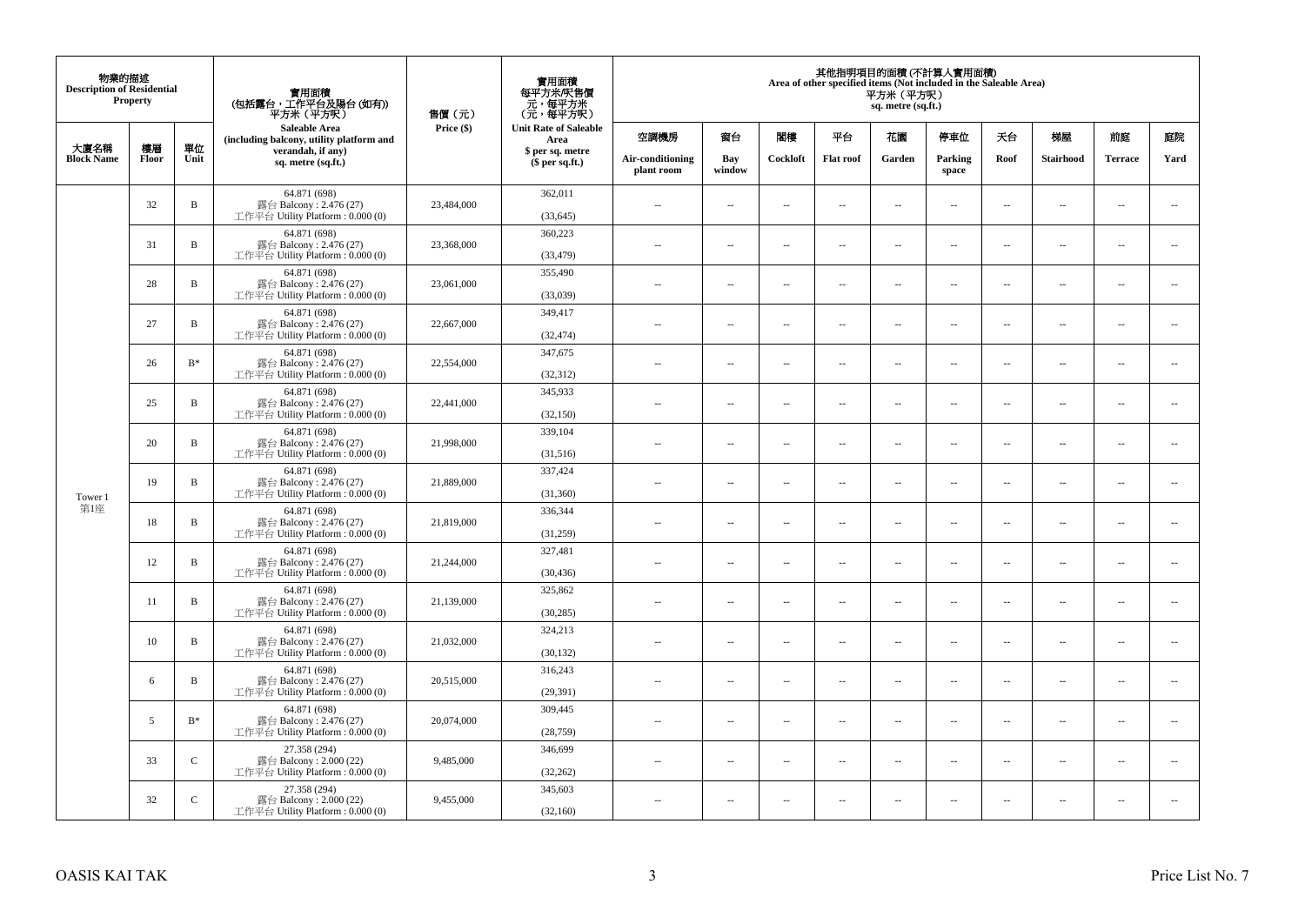| 物業的描述<br><b>Description of Residential</b><br>Property |       |               | 實用面積<br>(包括露台,工作平台及陽台(如有))<br>平方米(平方呎)                                      | 售價(元)      | 實用面積<br>每平方米/呎售價<br>- 元, 每平方米<br>(元, 每平方呎) | 其他指明項目的面積 (不計算入實用面積)<br>Area of other specified items (Not included in the Saleable Area)<br>平方米 (平方呎)<br>sq. metre (sq.ft.) |                          |                          |                          |                          |                          |                          |                          |                          |                             |
|--------------------------------------------------------|-------|---------------|-----------------------------------------------------------------------------|------------|--------------------------------------------|------------------------------------------------------------------------------------------------------------------------------|--------------------------|--------------------------|--------------------------|--------------------------|--------------------------|--------------------------|--------------------------|--------------------------|-----------------------------|
| 大廈名稱                                                   | 樓層    | 單位            | Saleable Area<br>(including balcony, utility platform and                   | Price (\$) | <b>Unit Rate of Saleable</b><br>Area       | 空調機房                                                                                                                         | 窗台                       | 閨樓                       | 平台                       | 花園                       | 停車位                      | 天台                       | 梯屋                       | 前庭                       | 庭院                          |
| <b>Block Name</b>                                      | Floor | Unit          | verandah, if any)<br>sq. metre (sq.ft.)                                     |            | \$ per sq. metre<br>\$per sq.ft.)          | Air-conditioning<br>plant room                                                                                               | Bay<br>window            | Cockloft                 | <b>Flat roof</b>         | Garden                   | Parking<br>space         | Roof                     | Stairhood                | <b>Terrace</b>           | Yard                        |
|                                                        | 31    | $\mathbf C$   | 27.358 (294)<br>露台 Balcony: 2.000 (22)<br>工作平台 Utility Platform: 0.000 (0)  | 9,425,000  | 344,506<br>(32,058)                        | ÷.                                                                                                                           | $\overline{\phantom{a}}$ | $\sim$                   | μ.                       | $\overline{a}$           | $\sim$                   | $\overline{\phantom{a}}$ | Ξ.                       | $\ddot{\phantom{a}}$     | $\overline{\phantom{a}}$    |
|                                                        | 28    | ${\bf C}$     | 27.358 (294)<br>露台 Balcony: 2.000 (22)<br>工作平台 Utility Platform : 0.000 (0) | 9,409,000  | 343,921<br>(32,003)                        | $\sim$                                                                                                                       | $\sim$                   | $\sim$                   | $\sim$                   | $\sim$                   | $\sim$                   | $\sim$                   | $\overline{a}$           | $\sim$                   | $\sim$                      |
|                                                        | 27    | $\mathbf C$   | 27.358 (294)<br>露台 Balcony: 2.000 (22)<br>工作平台 Utility Platform : 0.000 (0) | 9,334,000  | 341,180<br>(31,748)                        | $\overline{\phantom{a}}$                                                                                                     | $\overline{\phantom{a}}$ | $\sim$                   | μ.                       | $\overline{\phantom{a}}$ | $\overline{\phantom{a}}$ | $\overline{\phantom{a}}$ | Ξ.                       | $\overline{\phantom{a}}$ | $\overline{\phantom{a}}$    |
|                                                        | 26    | $\mathcal{C}$ | 27.358 (294)<br>露台 Balcony: 2.000 (22)<br>工作平台 Utility Platform: 0.000 (0)  | 9,305,000  | 340,120<br>(31,650)                        | $\sim$                                                                                                                       | $\overline{a}$           | $\sim$                   | $\sim$                   | $\sim$ $\sim$            | $\sim$                   | $\sim$                   | $\overline{\phantom{a}}$ | $\sim$                   | $\sim$                      |
|                                                        | 20    | $\mathbf C$   | 27.358 (294)<br>露台 Balcony: 2.000 (22)<br>工作平台 Utility Platform: 0.000 (0)  | 9,246,000  | 337,963<br>(31, 449)                       |                                                                                                                              | --                       | $\ddotsc$                | --                       | $\overline{\phantom{a}}$ | $\overline{\phantom{a}}$ | $\overline{\phantom{a}}$ | --                       | $\ddotsc$                | $\overline{\phantom{a}}$    |
|                                                        | 19    | $\mathbf C$   | 27.358 (294)<br>露台 Balcony: 2.000 (22)<br>工作平台 Utility Platform: 0.000 (0)  | 9,235,000  | 337,561<br>(31, 412)                       | $\sim$                                                                                                                       | $\sim$                   | $\sim$                   | $\sim$                   | $\sim$ $\sim$            | $\overline{\phantom{a}}$ | $\overline{\phantom{a}}$ | $\sim$                   | $\overline{\phantom{a}}$ | $\overline{\phantom{a}}$    |
|                                                        | 18    | $\mathcal{C}$ | 27.358 (294)<br>露台 Balcony: 2.000 (22)<br>工作平台 Utility Platform: 0.000 (0)  | 9,232,000  | 337,452<br>(31,401)                        | ÷.                                                                                                                           | μ.                       | ÷.                       | μ.                       | ш,                       | $\sim$                   | $\overline{\phantom{a}}$ | Ξ.                       | $\ddot{\phantom{a}}$     | $\sim$                      |
| Tower 1                                                | 12    | $\mathsf{C}$  | 27.358 (294)<br>露台 Balcony: 2.000 (22)<br>工作平台 Utility Platform: 0.000 (0)  | 9,132,000  | 333,796<br>(31,061)                        | $\overline{\phantom{a}}$                                                                                                     | $\sim$                   | $\sim$                   | $\sim$                   | $\sim$ $\sim$            | $\sim$                   | $\overline{\phantom{a}}$ | $\sim$                   | $\sim$                   | $\mathcal{L}_{\mathcal{A}}$ |
| 第1座                                                    | 11    | $\mathbf C$   | 27.358 (294)<br>露台 Balcony: 2.000 (22)<br>工作平台 Utility Platform: 0.000 (0)  | 9,130,000  | 333,723<br>(31,054)                        | 44                                                                                                                           | $\overline{\phantom{a}}$ | $\sim$                   | μ.                       | $\sim$                   | $\sim$                   | $\overline{\phantom{a}}$ | Ξ.                       | $\ddot{\phantom{a}}$     | $\overline{\phantom{a}}$    |
|                                                        | 10    | ${\bf C}$     | 27.358 (294)<br>露台 Balcony: 2.000 (22)<br>工作平台 Utility Platform : 0.000 (0) | 9.117.000  | 333,248<br>(31,010)                        | $\sim$                                                                                                                       | $\overline{a}$           | $\sim$                   | $\sim$                   | $\overline{a}$           | $\sim$                   | $\sim$                   | $\overline{a}$           | $\sim$                   | $\sim$                      |
|                                                        | 6     | $\mathbf C$   | 27.358 (294)<br>露台 Balcony: 2.000 (22)<br>工作平台 Utility Platform : 0.000 (0) | 8,992,000  | 328,679<br>(30, 585)                       | 44                                                                                                                           | $\overline{\phantom{a}}$ | $\overline{\phantom{a}}$ | --                       | $\overline{\phantom{a}}$ | $\overline{\phantom{a}}$ | $\overline{\phantom{a}}$ | $\overline{\phantom{a}}$ | $\overline{\phantom{a}}$ | $\overline{\phantom{a}}$    |
|                                                        | 5     | $\mathcal{C}$ | 27.358 (294)<br>露台 Balcony: 2.000 (22)<br>工作平台 Utility Platform : 0.000 (0) | 8,885,000  | 324,768<br>(30,221)                        | $\sim$                                                                                                                       | $\overline{\phantom{a}}$ | $\sim$                   | $\sim$                   | $\sim$                   | $\sim$                   | $\overline{\phantom{a}}$ | $\overline{a}$           | $\ddot{\phantom{a}}$     | $\sim$                      |
|                                                        | 33    | D             | 45.137 (486)<br>露台 Balcony: 2.000 (22)<br>工作平台 Utility Platform: 0.000 (0)  | 15,262,000 | 338,126<br>(31, 403)                       | ÷.                                                                                                                           | $\overline{\phantom{a}}$ | $\sim$                   | μ.                       | $\overline{a}$           | $\sim$                   | $\overline{\phantom{a}}$ | Ξ.                       | $\ddot{\phantom{a}}$     | $\sim$                      |
|                                                        | 32    | D             | 45.137 (486)<br>露台 Balcony: 2.000 (22)<br>工作平台 Utility Platform: 0.000 (0)  | 15,201,000 | 336,775<br>(31,278)                        | $\sim$                                                                                                                       | $\overline{\phantom{a}}$ | $\sim$                   | $\overline{\phantom{a}}$ | $\overline{\phantom{a}}$ | $\overline{\phantom{a}}$ | $\sim$                   | $\overline{\phantom{a}}$ | $\overline{\phantom{a}}$ | $\overline{\phantom{a}}$    |
|                                                        | 31    | $\mathbf D$   | 45.137 (486)<br>露台 Balcony: 2.000 (22)<br>工作平台 Utility Platform : 0.000 (0) | 15,141,000 | 335,445<br>(31, 154)                       | $\sim$                                                                                                                       | $\overline{\phantom{a}}$ | $\sim$                   | μ.                       | $\sim$                   | $\sim$                   | $\overline{\phantom{a}}$ | $\overline{\phantom{a}}$ | $\ddot{\phantom{a}}$     | $\sim$                      |
|                                                        | 28    | $\mathbf D$   | 45.137 (486)<br>露台 Balcony: 2.000 (22)<br>工作平台 Utility Platform: 0.000 (0)  | 15,007,000 | 332,477<br>(30, 879)                       | $\overline{\phantom{a}}$                                                                                                     | $\sim$                   | $\sim$                   | $\sim$                   | $\sim$ $\sim$            | $\sim$                   | $\sim$                   | $\sim$                   | $\sim$                   | $\sim$                      |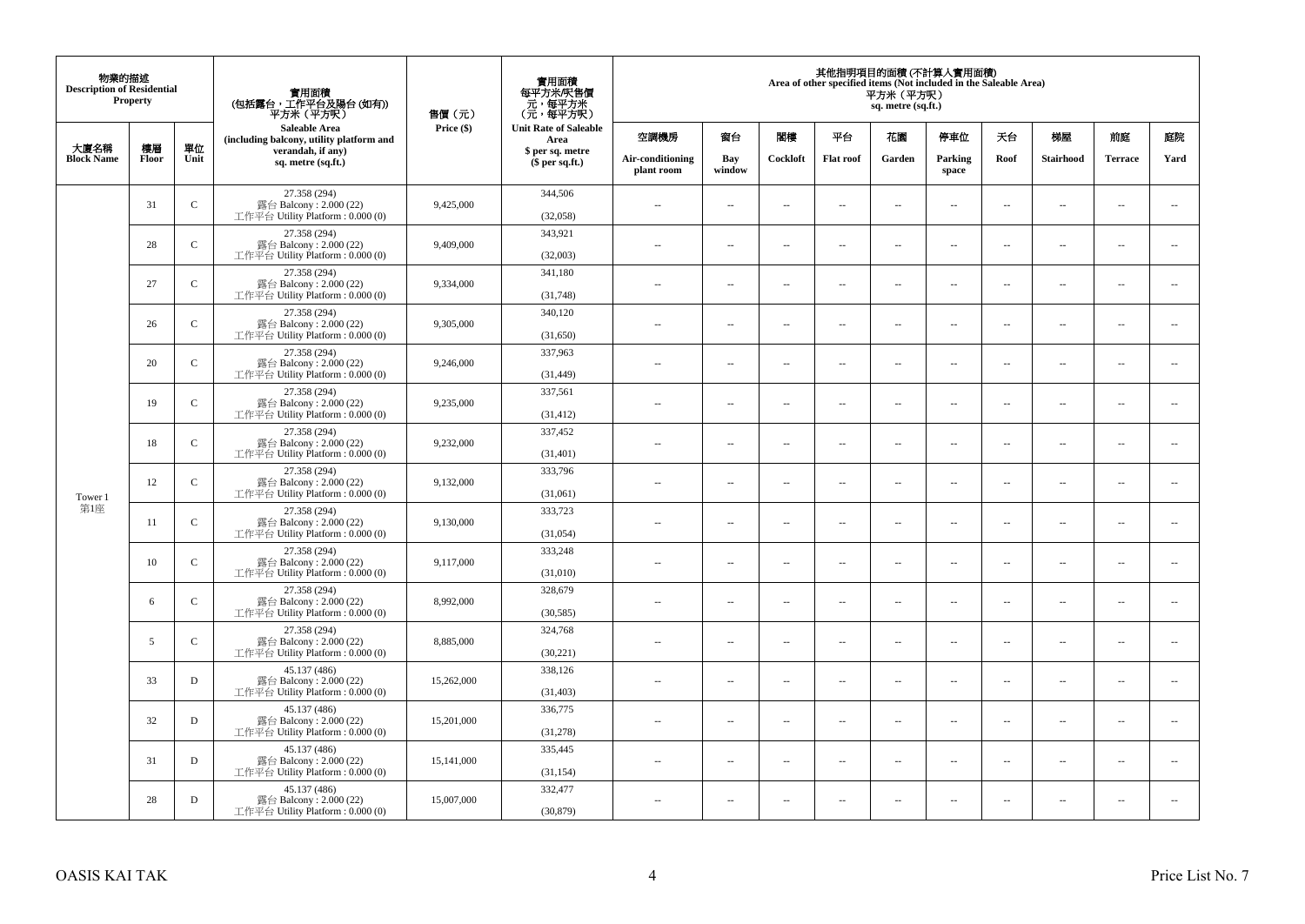| 物業的描述<br><b>Description of Residential</b><br><b>Property</b> |             |             | 實用面積<br>(包括露台,工作平台及陽台 (如有))<br>平方米 (平方呎)                                     | 售價(元)      | 實用面積<br>每平方米/呎售價<br>- 元, 每平方米<br>(元, 每平方呎) | 其他指明項目的面積 (不計算入實用面積)<br>Area of other specified items (Not included in the Saleable Area)<br>平方米(平方呎)<br>sq. metre (sq.ft.) |                          |                          |                          |                          |                  |                          |                          |                |                          |
|---------------------------------------------------------------|-------------|-------------|------------------------------------------------------------------------------|------------|--------------------------------------------|-----------------------------------------------------------------------------------------------------------------------------|--------------------------|--------------------------|--------------------------|--------------------------|------------------|--------------------------|--------------------------|----------------|--------------------------|
|                                                               |             |             | <b>Saleable Area</b><br>(including balcony, utility platform and             | Price (\$) | <b>Unit Rate of Saleable</b><br>Area       | 空調機房                                                                                                                        | 窗台                       | 閣樓                       | 平台                       | 花園                       | 停車位              | 天台                       | 梯屋                       | 前庭             | 庭院                       |
| 大廈名稱<br><b>Block Name</b>                                     | 樓層<br>Floor | 單位<br>Unit  | verandah, if any)<br>sq. metre (sq.ft.)                                      |            | \$ per sq. metre<br>$$$ per sq.ft.)        | Air-conditioning<br>plant room                                                                                              | Bay<br>window            | Cockloft                 | <b>Flat roof</b>         | Garden                   | Parking<br>space | Roof                     | Stairhood                | <b>Terrace</b> | Yard                     |
|                                                               | 27          | $D^*$       | 45.137 (486)<br>露台 Balcony: 2.000 (22)<br>工作平台 Utility Platform: 0.000 (0)   | 14,855,000 | 329,109<br>(30, 566)                       | $\sim$ $\sim$                                                                                                               | $\overline{\phantom{a}}$ | 4                        | $\sim$                   | μ.                       | $\sim$           | $\overline{\phantom{a}}$ | $\overline{\phantom{a}}$ | $\sim$         | $\sim$                   |
|                                                               | 26          | $D^*$       | 45.137 (486)<br>露台 Balcony: 2.000 (22)<br>工作平台 Utility Platform : $0.000(0)$ | 14,795,000 | 327,780<br>(30, 442)                       | $\sim$                                                                                                                      | $\sim$                   | ÷.                       | $\sim$                   | μ.                       | $\sim$           | $\sim$                   | $\overline{\phantom{a}}$ | $\sim$         | $\sim$                   |
|                                                               | 20          | D           | 45.137 (486)<br>露台 Balcony: 2.000 (22)<br>工作平台 Utility Platform : $0.000(0)$ | 14,600,000 | 323,460<br>(30,041)                        | $-$                                                                                                                         | ÷.                       | $\sim$                   | $\sim$                   | μ.                       | $\sim$           | $\overline{\phantom{a}}$ | $\overline{\phantom{a}}$ | $\sim$         | $\overline{\phantom{a}}$ |
|                                                               | 19          | D           | 45.137 (486)<br>露台 Balcony: 2.000 (22)<br>工作平台 Utility Platform: 0.000 (0)   | 14,565,000 | 322,684<br>(29,969)                        | $\sim$                                                                                                                      | $\overline{\phantom{a}}$ | $\sim$                   | $\sim$                   | $\sim$                   | $\sim$           | $\sim$                   | $\sim$                   | $\sim$         | $\sim$                   |
|                                                               | 18          | D           | 45.137 (486)<br>露台 Balcony: 2.000 (22)<br>工作平台 Utility Platform: 0.000 (0)   | 14,534,000 | 321,997<br>(29,905)                        |                                                                                                                             | $\sim$                   | 4                        | $\sim$                   | $\overline{\phantom{a}}$ | $\sim$           | $\sim$                   | $\overline{\phantom{a}}$ | $\sim$         | $\sim$                   |
|                                                               | 12          | $D^*$       | 45.137 (486)<br>露台 Balcony: 2.000 (22)<br>工作平台 Utility Platform: 0.000 (0)   | 14,365,000 | 318,253<br>(29, 558)                       | $\sim$                                                                                                                      | $\sim$                   | $\sim$                   | $\sim$                   | $\overline{a}$           | $\sim$           | $\sim$                   | $\overline{a}$           | $\sim$         | $\sim$                   |
| Tower 1                                                       | 11          | D           | 45.137 (486)<br>露台 Balcony: 2.000 (22)<br>工作平台 Utility Platform : $0.000(0)$ | 14.334,000 | 317,567<br>(29, 494)                       | $\sim$                                                                                                                      | $\overline{\phantom{a}}$ | $\overline{\phantom{a}}$ | $\sim$                   | ۰.                       | $\sim$           | $\overline{\phantom{a}}$ | ۰.                       | $\sim$         | $\overline{\phantom{a}}$ |
| 第1座                                                           | 10          | D           | 45.137 (486)<br>露台 Balcony: 2.000 (22)<br>工作平台 Utility Platform: 0.000 (0)   | 14,301,000 | 316,835<br>(29, 426)                       | $\sim$                                                                                                                      | $\sim$                   | $\sim$                   | $\sim$                   | $\overline{a}$           | $\sim$           | $\sim$                   | $\sim$                   | $\sim$         | $\sim$                   |
|                                                               | 6           | D           | 45.137 (486)<br>露台 Balcony: 2.000 (22)<br>工作平台 Utility Platform: 0.000 (0)   | 14,090,000 | 312,161<br>(28,992)                        | $\overline{\phantom{a}}$                                                                                                    | $\sim$                   | $\sim$                   | $\sim$                   | μ.                       | $\sim$           | $\overline{\phantom{a}}$ | $\overline{\phantom{a}}$ | $\sim$         | $\overline{\phantom{a}}$ |
|                                                               | 5           | $D^*$       | 45.137 (486)<br>露台 Balcony: 2.000 (22)<br>工作平台 Utility Platform: 0.000 (0)   | 13,872,000 | 307,331<br>(28, 543)                       | $\overline{a}$                                                                                                              | $\sim$                   | ÷.                       | $\sim$                   | μ.                       | $\sim$           | $\sim$                   | $\overline{\phantom{a}}$ | $\sim$         | $\sim$                   |
|                                                               | 33          | $\mathbf E$ | 33.455 (360)<br>露台 Balcony: 2.000 (22)<br>工作平台 Utility Platform: 0.000 (0)   | 11,762,000 | 351,577<br>(32,672)                        | $-$                                                                                                                         | ÷.                       | $\sim$                   | $\sim$                   | $\overline{a}$           | $\sim$           | $\overline{\phantom{a}}$ | $\overline{\phantom{a}}$ | $\sim$         | $\sim$                   |
|                                                               | 28          | $\mathbf E$ | 33.455 (360)<br>露台 Balcony: 2.000 (22)<br>工作平台 Utility Platform: 0.000 (0)   | 11,730,000 | 350,620<br>(32, 583)                       | $\sim$                                                                                                                      | $\sim$                   | $\sim$                   | $\sim$                   | $\overline{a}$           | $\sim$           | $\sim$                   | $\sim$                   | $\sim$         | $\sim$                   |
|                                                               | 18          | E           | 33.455 (360)<br>露台 Balcony: 2.000 (22)<br>工作平台 Utility Platform : 0.000 (0)  | 11,514,000 | 344,164<br>(31,983)                        | $\overline{\phantom{a}}$                                                                                                    | $\sim$                   | $\overline{\phantom{a}}$ | $\sim$                   | μ.                       | $\sim$           | $\sim$                   | $\overline{\phantom{a}}$ | $\sim$         | $\sim$                   |
|                                                               | 8           | E           | 33.455 (360)<br>露台 Balcony: 2.000 (22)<br>工作平台 Utility Platform : $0.000(0)$ | 11,443,000 | 342,042<br>(31,786)                        | $\overline{a}$                                                                                                              | $\overline{\phantom{a}}$ | $\sim$                   | $\sim$                   | $\overline{a}$           | $\sim$           | $\sim$                   | $\overline{\phantom{a}}$ | $\sim$         | $\sim$                   |
| Tower 2                                                       | 33          | $A^*$       | 45.873 (494)<br>露台 Balcony: 2.000 (22)<br>工作平台 Utility Platform : $0.000(0)$ | 17,198,000 | 374,905<br>(34, 814)                       | $-$                                                                                                                         | $\overline{\phantom{a}}$ | $\sim$                   | $\sim$                   | ۰.                       | $\sim$           | $\overline{\phantom{a}}$ | $\overline{\phantom{a}}$ | $\sim$         | $\sim$                   |
| 第2座                                                           | 28          | A           | 45.873 (494)<br>露台 Balcony: 2.000 (22)<br>工作平台 Utility Platform: 0.000 (0)   | 16,932,000 | 369,106<br>(34,275)                        | ٠.                                                                                                                          | $\overline{\phantom{a}}$ | 4                        | $\overline{\phantom{a}}$ | --                       | $\sim$           | $\overline{\phantom{a}}$ | $\overline{\phantom{a}}$ | $\ddotsc$      | $\sim$                   |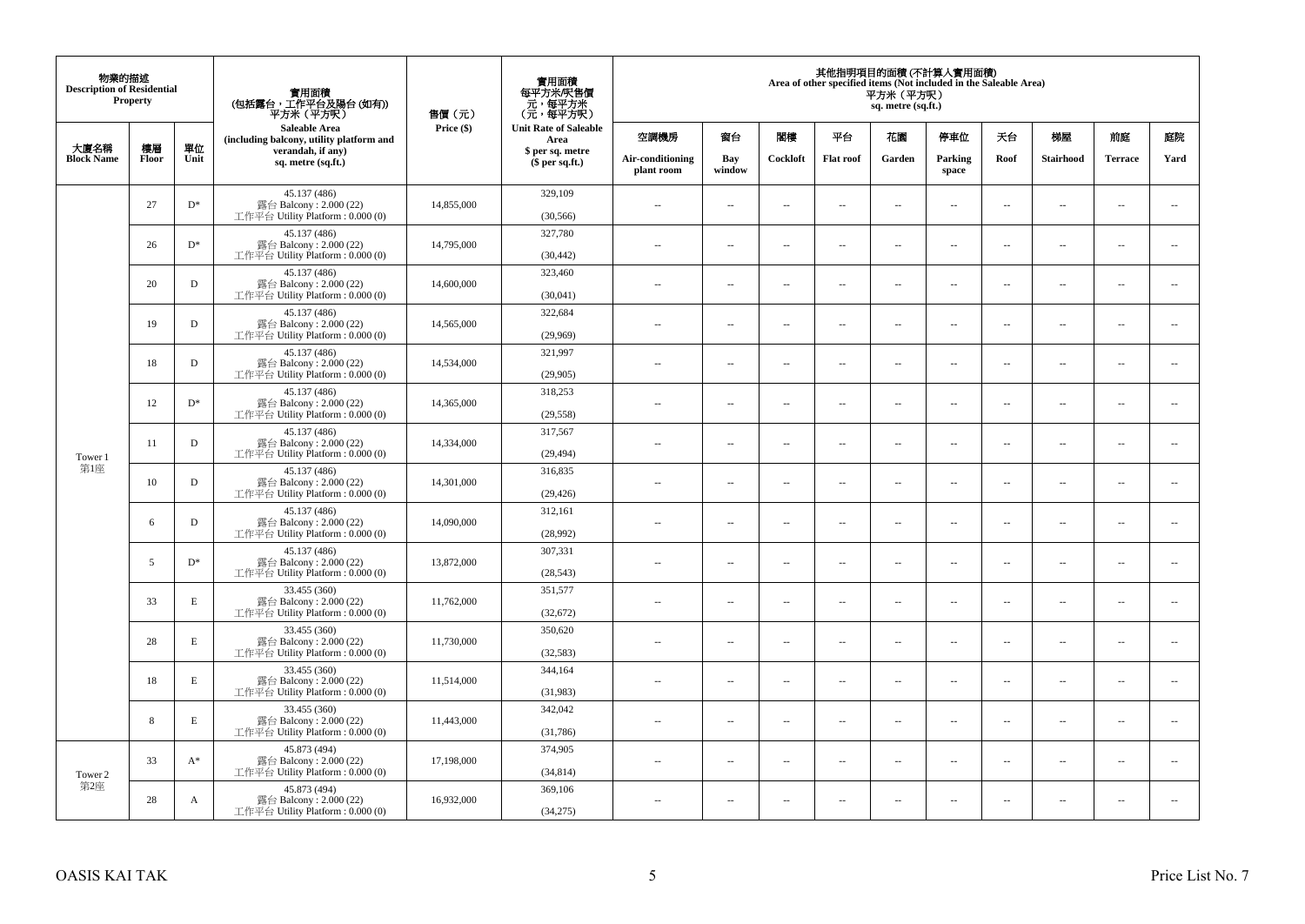| 物業的描述<br><b>Description of Residential</b><br><b>Property</b> |             |                | 實用面積<br>(包括露台,工作平台及陽台(如有))<br>平方米(平方呎)                                       | 售價(元)      | 實用面積<br>每平方米/呎售價<br>元,每平方米<br>(元・每平方呎) | 其他指明項目的面積 (不計算入實用面積)<br>Area of other specified items (Not included in the Saleable Area)<br>平方米 (平方呎)<br>sq. metre (sq.ft.) |                          |                          |                          |                          |                          |                          |                          |                          |                          |
|---------------------------------------------------------------|-------------|----------------|------------------------------------------------------------------------------|------------|----------------------------------------|------------------------------------------------------------------------------------------------------------------------------|--------------------------|--------------------------|--------------------------|--------------------------|--------------------------|--------------------------|--------------------------|--------------------------|--------------------------|
|                                                               |             |                | <b>Saleable Area</b><br>(including balcony, utility platform and             | Price (\$) | <b>Unit Rate of Saleable</b><br>Area   | 空調機房                                                                                                                         | 窗台                       | 閣樓                       | 平台                       | 花園                       | 停車位                      | 天台                       | 梯屋                       | 前庭                       | 庭院                       |
| 大廈名稱<br><b>Block Name</b>                                     | 樓層<br>Floor | 單位<br>Unit     | verandah, if any)<br>sq. metre (sq.ft.)                                      |            | \$ per sq. metre<br>$$$ per sq.ft.)    | Air-conditioning<br>plant room                                                                                               | Bay<br>window            | Cockloft                 | <b>Flat roof</b>         | Garden                   | Parking<br>space         | Roof                     | Stairhood                | <b>Terrace</b>           | Yard                     |
|                                                               | 18          | A              | 45.873 (494)<br>露台 Balcony: 2.000 (22)<br>工作平台 Utility Platform: 0.000 (0)   | 16,475,000 | 359,144<br>(33,350)                    | $\overline{\phantom{a}}$                                                                                                     | $\ldots$                 | $\sim$                   | $\overline{\phantom{a}}$ | μ.                       | $\sim$                   | $\overline{\phantom{a}}$ | $\overline{\phantom{a}}$ | $\overline{\phantom{a}}$ | $\overline{\phantom{a}}$ |
|                                                               | 33          | $B^*$          | 50.763 (546)<br>露台 Balcony: 2.000 (22)<br>工作平台 Utility Platform : $0.000(0)$ | 19,990,000 | 393,791<br>(36, 612)                   | $\sim$                                                                                                                       | $\sim$                   | $\sim$                   | $\sim$                   | $\overline{a}$           | $\sim$                   | $\overline{\phantom{a}}$ | $\sim$                   | $\sim$                   | $\sim$                   |
|                                                               | 28          | B              | 50.763 (546)<br>露台 Balcony: 2.000 (22)<br>工作平台 Utility Platform: 0.000 (0)   | 21,520,000 | 423,931<br>(39, 414)                   | $\overline{a}$                                                                                                               | $\sim$                   | $\sim$                   | $\overline{\phantom{a}}$ | $\overline{\phantom{a}}$ | $\overline{\phantom{a}}$ | $\overline{\phantom{a}}$ | $\overline{\phantom{a}}$ | $\sim$                   | $\overline{\phantom{a}}$ |
|                                                               | 18          | B              | 50.763 (546)<br>露台 Balcony: 2.000 (22)<br>工作平台 Utility Platform: 0.000 (0)   | 18,919,000 | 372,693<br>(34,650)                    | $\sim$                                                                                                                       | $\sim$                   | $\sim$                   | $\sim$                   | $\sim$                   | $\sim$                   | $\overline{\phantom{a}}$ | $\sim$                   | $\sim$                   | $\sim$                   |
|                                                               | 33          | D              | 51.768 (557)<br>露台 Balcony: 2.000 (22)<br>工作平台 Utility Platform: 0.000 (0)   | 17,228,000 | 332,792<br>(30,930)                    | $\overline{\phantom{a}}$                                                                                                     | $\overline{\phantom{a}}$ | $\sim$                   | $\overline{\phantom{a}}$ | $\overline{\phantom{a}}$ | $\sim$                   | $\overline{\phantom{a}}$ | $\overline{\phantom{a}}$ | $\sim$                   | $\overline{\phantom{a}}$ |
|                                                               | 31          | $D^*$          | 51.768 (557)<br>露台 Balcony: 2.000 (22)<br>工作平台 Utility Platform: 0.000 (0)   | 17,091,000 | 330,146<br>(30,684)                    | $\sim$ $-$                                                                                                                   | $\overline{\phantom{a}}$ | $\sim$                   | $\sim$                   | $\overline{a}$           | $\sim$                   | $\overline{\phantom{a}}$ | $\overline{\phantom{a}}$ | $\sim$                   | $\overline{\phantom{a}}$ |
| Tower 2<br>第2座                                                | 28          | $D^*$          | 51.768 (557)<br>露台 Balcony: 2.000 (22)<br>工作平台 Utility Platform: 0.000 (0)   | 16,993,000 | 328,253<br>(30,508)                    | $\sim$                                                                                                                       | $\sim$                   | $\sim$                   | $\sim$                   | $\overline{a}$           | $\sim$                   | $\sim$                   | $\sim$                   | $\sim$                   | $\sim$                   |
|                                                               | 25          | $D^*$          | 51.768 (557)<br>露台 Balcony: 2.000 (22)<br>工作平台 Utility Platform: 0.000 (0)   | 16,649,000 | 321,608<br>(29,890)                    | $\sim$                                                                                                                       | $\sim$                   | ÷.                       | $\overline{\phantom{a}}$ | μ.                       | $\overline{\phantom{a}}$ | $\overline{\phantom{a}}$ | $\overline{\phantom{a}}$ | $\sim$                   | $\overline{\phantom{a}}$ |
|                                                               | 18          | D              | 51.768 (557)<br>露台 Balcony: 2.000 (22)<br>工作平台 Utility Platform : $0.000(0)$ | 16,514,000 | 319,000<br>(29, 648)                   | $\sim$                                                                                                                       | $\overline{\phantom{a}}$ | $\sim$                   | $\sim$                   | $\overline{a}$           | $\sim$                   | $\overline{\phantom{a}}$ | $\sim$                   | $\sim$                   | $\sim$                   |
|                                                               | 33          | E              | 41.894 (451)<br>露台 Balcony: 2.000 (22)<br>工作平台 Utility Platform : 0.000 (0)  | 13,725,000 | 327,613<br>(30, 432)                   | $\sim$                                                                                                                       | $\overline{\phantom{a}}$ | $\sim$                   | $\overline{\phantom{a}}$ | $\overline{\phantom{a}}$ | $\sim$                   | $\overline{\phantom{a}}$ | $\overline{\phantom{a}}$ | $\sim$                   | $\sim$                   |
|                                                               | 32          | $E^*$          | 41.894 (451)<br>露台 Balcony: 2.000 (22)<br>工作平台 Utility Platform: 0.000 (0)   | 13,677,000 | 326,467<br>(30, 326)                   | $\sim$                                                                                                                       | $\overline{\phantom{a}}$ | $\sim$                   | $\sim$                   | $\overline{a}$           | $\sim$                   | $\overline{\phantom{a}}$ | $\overline{a}$           | $\sim$                   | $\overline{\phantom{a}}$ |
|                                                               | 23          | $\mathbf{E}^*$ | 41.894 (451)<br>露台 Balcony: 2.000 (22)<br>工作平台 Utility Platform: 0.000 (0)   | 13,153,000 | 313,959<br>(29, 164)                   | $\sim$                                                                                                                       | $\overline{\phantom{a}}$ | $\overline{\phantom{a}}$ | $\overline{\phantom{a}}$ | $\overline{a}$           | $\sim$                   | $\overline{\phantom{a}}$ | $\sim$                   | $\sim$                   | $\sim$                   |
|                                                               | 10          | Е              | 41.894 (451)<br>露台 Balcony: 2.000 (22)<br>工作平台 Utility Platform: 0.000 (0)   | 12,833,000 | 306,321<br>(28, 455)                   | $\sim$ $-$                                                                                                                   | $\overline{\phantom{a}}$ | $\sim$                   | $\sim$                   | $\sim$                   | $\sim$                   | $\overline{\phantom{a}}$ | $\sim$                   | $\sim$                   | $\overline{\phantom{a}}$ |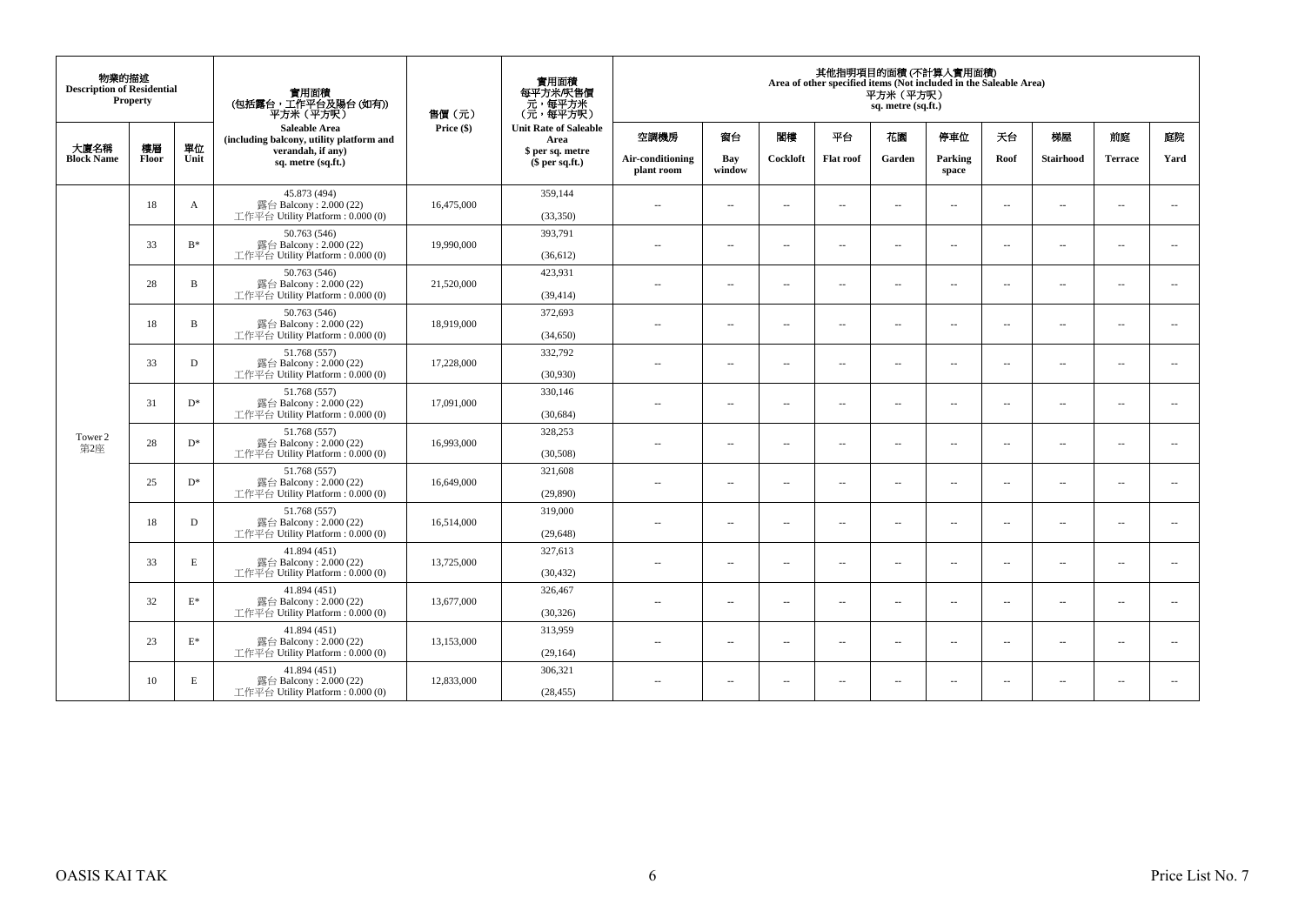## 第三部份:其他資料 **Part 3: Other Information**

- (1) 準買家應參閱發展項目的售樓說明書,以了解該項目的資料。 Prospective purchasers are advised to refer to the sales brochure for the development for information on the development.
- (2) 根據《一手住宅物業銷售條例》第52(1)條及第53(2)及(3)條, According to sections 52(1) and 53(2) and (3) of the Residential Properties (First-hand Sales) Ordinance, –

#### 第52(1)條 / Section 52(1)

在某人就指明住宅物業與擁有人訂立臨時買賣合約時,該人須向擁有人支付售價的5%的臨時訂金。 A preliminary deposit of 5% of the purchase price is payable by a person to the owner on entering into a preliminary agreement for sale and purchase in respect of the specified residential property with the owner.

## 第53(2)條 / Section 53(2)

如某人於某日期訂立臨時買賣合約,並於該日期後的5 個工作日內,就有關住宅物業簽立買賣合約,則擁有人必須在該日期後的 8 個工作日內,簽立該買賣合約。 If a person executes an agreement for sale and purchase in respect of the residential property within 5 working days after the date on which the person enters into the preliminary agreement for sale and purchase, the owner

#### 第53(3)條 / Section 53(3)

如某人於某日期訂立臨時買賣合約時,但沒有於該日期後的5 個工作日内,就有關住宅物業簽立買賣合約,則 – (i) 該臨時合約即告終止;(ii) 有關的臨時訂金即予沒收;及 (iii) 擁有人不得就該人沒有簽立買賣合約而針對該人提出進一步申索。 If a person does not execute an agreement for sale and purchase in respect of the residential property within 5 working days after the date on which the person enters into the preliminary agreement for sale and purchase-(i) the preliminary agreement is terminated;(ii) the preliminary deposit is forfeited; and (iii) the owner does not have any further claim against the person for the failure.

- (3) 實用面積及屬該住宅物業其他指明項目的面積是按《一手住宅物業銷售條例》第8條及附表二第2部的計算得出的。 The saleable area and area of other specified items of the residential property are calculated in accordance with section 8 and Part 2 of Schedule 2 to the Residential Properties (First-hand Sales) Ordinance.
- (4)(i) 註:在第(4)段中,『售價』指本價單第二部份中所列之住宅物業的售價,而『成交金額』指臨時買賣合約中訂明的住宅物業的實際金額。因應不同支付條款及/或折扣按售價計算得出之價目,皆以進位到最接近的千位數作為成交金額。 Note: In paragraph (4), "Price" means the price of the residential property set out in Part 2 of this price list, and "transaction price" means the actual price of the residential property set out in the preliminary agreem and/or applicable discounts on the Price will be rounded up to the nearest thousand to determine the transaction price.

買方於簽署臨時買賣合約時須繳付相等於成交金額ら%之金額作為臨時訂金,其中港幣\$100,000 之部分臨時訂金必須以銀行本票支付,臨時訂金的餘額可以支票支付,本票及支票抬頭請寫「貝克‧麥堅時律師事務所」。 Upon signing of the Preliminary Agreement for Sale and Purchase, the Purchaser shall pay the Preliminary Deposit which is equivalent to 5% of the transaction price. HK\$100,000 being part of the Preliminary Deposit must be by cheque(s). The cashier order(s) and cheque(s) should be made payable to "BAKER & MCKENZIE".

#### 支付條款 **Terms of Payment**

#### **(A) 120** 天現金優惠付款計劃 **120-day Cash Payment Plan (**照售價減**4%) (4% discount from the Price)**

- (1) 買方須於簽署臨時買賣合約(「臨時合約」)時繳付相等於成交金額5%作為臨時訂金。買方須於簽署臨時合約後5個工作日內簽署正式買賣合約(「正式合約」)。 The Purchaser(s) shall pay the preliminary deposit equivalent to 5% of the transaction price upon signing of the preliminary Agreement for Sale and Purchase ("PASP"). The formal Agreement for Sale & Purchase ("ASP") shall the PASP.
- (2) 成交金額 95%即成交金額之餘款於買方簽署臨時合約後 120 天內由買方繳付或於完成交易時付清,以較早者為準。 95% of the transaction price being balance of the transaction price shall be paid by the Purchaser(s) within 120 days after signing of the PASP or upon completion, whichever is the earlier.

# **(A1) 120** 天二按貸款付款計劃 **120-day Second Mortgage Loan Payment Plan (**照售價減**3%) (3% discount from the Price)**

- (1) 買方須於簽署臨時買賣合約(「臨時合約」)時繳付相等於成交金額5%作為臨時訂金。買方須於簽署臨時合約後5個工作日內簽署正式買賣合約(「正式合約」)。 **(**只適用於購買本價單上設 **" \* "** 的指明住宅物業的買方 **Only applicable to a purchaser who purchases the specified residential property(ies) marked with a " \* " in this price list.)**
- The Purchaser(s) shall pay the preliminary deposit equivalent to 5% of the transaction price upon signing of the preliminary Agreement for Sale and Purchase ("PASP"). The formal Agreement for Sale & Purchase ("ASP") shall the PASP.
- (2) 成交金額 95%即成交金額之餘款於買方簽署臨時合約後 120 天內由買方繳付或於完成交易時付清,以較早者為準。 95% of the transaction price being balance of the transaction price shall be paid by the Purchaser(s) within 120 days after signing of the PASP or upon completion, whichever is the earlier.

#### **(B)** 靈活首置 **180** 天現金優惠付款計劃 **Flexi First-time Home Owner 180-day Cash Payment Plan (**照售價減**3%) (3% discount from the Price)**

- (1) 買方須於簽署臨時買賣合約(「臨時合約」)時繳付相等於成交金額5%作為臨時訂金。買方須於簽署臨時合約後5個工作日內簽署正式買賣合約(「正式合約」)。 The Purchaser(s) shall pay the preliminary deposit equivalent to 5% of the transaction price upon signing of the preliminary Agreement for Sale and Purchase ("PASP"). The formal Agreement for Sale & Purchase ("ASP") shall the PASP.
- (2) 買方簽署臨時合約後 30 天內再付成交金額 1%。
- 1% of the transaction price shall be paid by the Purchaser(s) within 30 days after signing of the PASP. (3) 買方簽署臨時合約後 60 天內再付成交金額 1%。
- 1% of the transaction price shall be paid by the Purchaser(s) within 60 days after signing of the PASP. (4) 買方簽署臨時合約後 90 天內再付成交金額 1%。
- 1% of the transaction price shall be paid by the Purchaser(s) within 90 days after signing of the PASP.
- (5) 買方簽署臨時合約後 120 天內再付成交金額 1%。
- 1% of the transaction price shall be paid by the Purchaser(s) within 120 days after signing of the PASP.
- (6) 買方簽署臨時合約後 150 天內再付成交金額 1%。
- 1% of the transaction price shall be paid by the Purchaser(s) within 150 days after signing of the PASP. (7) 成交金額 90%即成交金額之餘款於買方簽署臨時合約後 180 天內由買方繳付或於完成交易時付清,以較早者為準。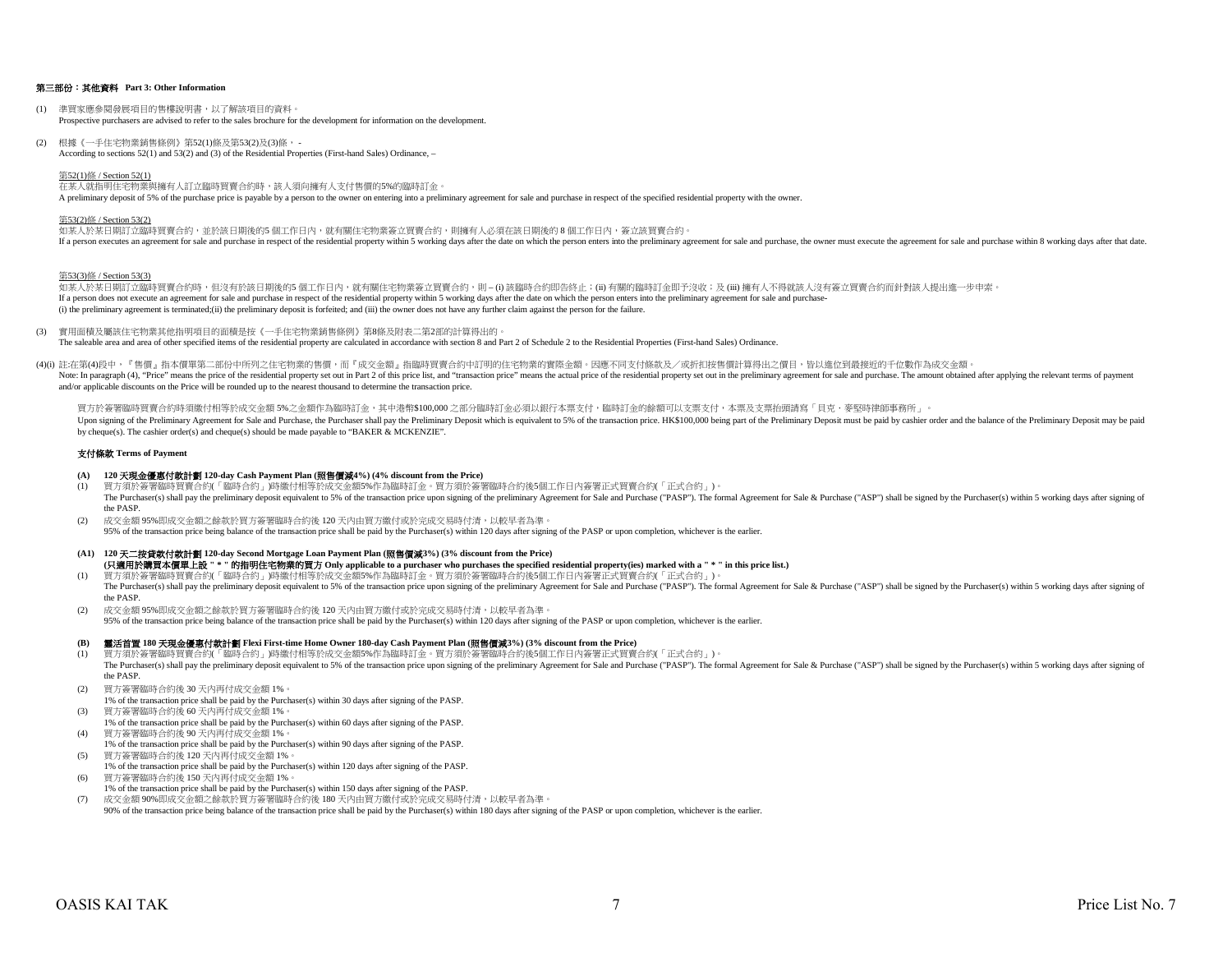#### **(C) Grand Oasis** 優越 **180** 天現金付款計劃 **Grand Oasis Supreme 180-day Cash Payment Plan (**照售價減**3%) (3% discount from the Price)**

- (1) 買方須於簽署臨時買賣合約(「臨時合約」)時繳付相等於成交金額5%作為臨時訂金。買方須於簽署臨時合約後5個工作日內簽署正式買賣合約(「正式合約」)。 The Purchaser(s) shall pay the preliminary deposit equivalent to 5% of the transaction price upon signing of the preliminary Agreement for Sale and Purchase ("PASP"). The formal Agreement for Sale & Purchase ("ASP") shall the PASP.
- 
- (2) 買方簽署臨時合約後 30 天內再付成交金額 5%。
- 5% of the transaction price shall be paid by the Purchaser(s) within 30 days after signing of the PASP.
- (3) 買方簽署臨時合約後 120 天內再付成交金額 5%。
- 5% of the transaction price shall be paid by the Purchaser(s) within 120 days after signing of the PASP.
- (4) 成交金額 85% 即成交金額之餘款於買方簽署臨時合約後 180 天內由買方繳付或於完成交易時付清,以較早者為準。
- 85% of the transaction price being balance of the transaction price shall be paid by the Purchaser(s) within 180 days after signing of the PASP or upon completion, whichever is the earlier

#### **(D)** 建築期付款計劃 **Stage Payment Plan (**照售價減**1%) (1% discount from the Price)**

- (1) 買方須於簽署臨時買賣合約(「臨時合約」)時繳付相等於成交金額5%作為臨時訂金。買方須於簽署臨時合約後5個工作日內簽署正式買賣合約(「正式合約」)。 The Purchaser(s) shall pay the preliminary deposit equivalent to 5% of the transaction price upon signing of the preliminary Agreement for Sale and Purchase ("PASP"). The formal Agreement for Sale & Purchase ("ASP") shall the PASP.
- (2) 買方簽署臨時合約後 120 天內再付成交金額 5%。
- 5% of the transaction price shall be paid by the Purchaser(s) within 120 days after signing of the PASP.
- (3) 成交金額 90%即成交金額之餘款於賣方向買方發出書面通知書可將有關物業之業權有效地轉讓予買方的日期起 14 天內付清。
- 90% of the transaction price being balance of the transaction price shall be paid by the Purchaser(s) within 14 days of the date of written notification to the Purchaser(s) that the Vendor is in a position validly to assig

#### **(D1)** 建築期二按貸款付款計劃 **Stage Second Mortgage Loan Payment Plan (**照售價**) (the Price)**

**(**只適用於購買本價單上設 **" \* "** 的指明住宅物業的買方 **Only applicable to a purchaser who purchases the specified residential property(ies) marked with a " \* " in this price list.)**

- (1) 買方須於簽署臨時買賣合約(「臨時合約」)時繳付相等於成交金額5%作為臨時訂金。買方須於簽署臨時合約後5個工作日內簽署正式買賣合約(「正式合約」)。 The Purchaser(s) shall pay the preliminary deposit equivalent to 5% of the transaction price upon signing of the preliminary Agreement for Sale and Purchase ("PASP"). The formal Agreement for Sale & Purchase ("ASP") shall the PASP.
- (2) 買方簽署臨時合約後 120 天內再付成交金額 5%。
- 5% of the transaction price shall be paid by the Purchaser(s) within 120 days after signing of the PASP.
- (3) 成交金額 90%即成交金額之餘款於賣方向買方發出書面通知書可將有關物業之業權有效地轉讓予買方的日期起 14 天內付清。
	- 90% of the transaction price being balance of the transaction price shall be paid by the Purchaser(s) within 14 days of the date of written notification to the Purchaser(s), that the Vendor is in a position validly to assi

#### **(ii)** 售價獲得折扣的基礎 **The basis on which any discount on the Price is made available**

 $(a)$   $\boxplus$  4(i) See 4(i).

#### (b) 「**Club Wheelock**」會員優惠 **Privilege for** 「**Club Wheelock**」**member**

A 1% discount from the Price would be offered to the Purchaser who is a Club Wheelock member on the date of signing of the preliminary agreement for sale and purchase. At least one individual Purchaser (if the Purchaser is Purchaser is a corporation) should be a Club Wheelock member on the date of signing the preliminary agreement for sale and purchase in order to enjoy the discount offer. 在簽署臨時買賣合約當日,買方如屬「Club Wheelock」會員,可獲1%售價折扣優惠。最少一位個人買方似買方是以個人名義)或最少一位買方之董事(如買方是以公司名義) 須為「Club Wheelock」會員,方可享此折扣優惠。

#### (c) 「**Wheelock Living**」 臉書頁面讚好優惠 **"Wheelock Living" Facebook Page Likers' Discount**

凡於簽署臨時買賣合約前讚好"Wheelock Living" 臉書頁面的買家,可獲0.5%售價折扣優惠。 A 0.5% discount from the Price would be offered to a Purchaser who has liked the "Wheelock Living" Facebook Page before signing the Preliminary Agreement for Sale and Purchase.

#### (d) 印花稅優惠 **Stamp Duty Discount**

買方購買本價單中所列之住宅物業可獲8.5%售價折扣優惠。 A 8.5% discount from the Price would be offered to the Purchaser of a residential property listed in this price list.

#### (e) **Grand Oasis** 終極置業優惠 **Grand Oasis Finale Purchase Discount**

凡於2018年6月30日(包括當日)或之前簽署臨時買賣合約購買本價單中所列之住宅物業的買家,可獲1%售價折扣優惠。 A 1% discount from the Price would be offered to a Purchaser who signs the Preliminary Agreement for Sale and Purchase on or before 30 June, 2018 to purchase a residential property listed in this price list.

#### (f) 會德豐有限公司員工置業優惠 **Wheelock and Company Limited Home Purchasing Discount**

如買方(或構成買方之任何人士)屬任何「會德豐合資格人士」,並且沒有委任地產代理就購入住宅物業代其行事,可獲 2.75% 售價折扣優惠。 If the Purchaser (or any person comprising the Purchaser) is a "Oualified Person of Wheelock Group", provided that the Purchaser did not appoint any estate agent to act for him in the purchase of the residential property(i

「會德豐合資格人士」指任何下列公司或其在香港註冊成立之附屬公司之任何董事、員工及其近親(任何個人的配偶、父母、祖父、祖母、外祖父、外祖母、子女、孫、孫女、外孫、外孫女或兄弟姊妹為該個人之「近親」,惟須提供令賣方滿意的有關證明文件以茲 證明有關關係,且賣方對是否存在近親關係保留最終決定權):

"Qualified Person of Wheelock Group" means any director or employee (and his/her close family member (a spouse, parent, grant parent, still, grand child or sibling of a person is a "close family member" of that person Frov Vendor must be provided to prove the relationship concerned and that the Vendor reserves the final right to decide whether or not such relationship exists)) of any of the following companies or any of its subsidiaries inco

- 1. 會德豐有限公司 Wheelock and Company Limited 或 or;
- 2. 會德豐地產有限公司 Wheelock Properties Limited 或 or;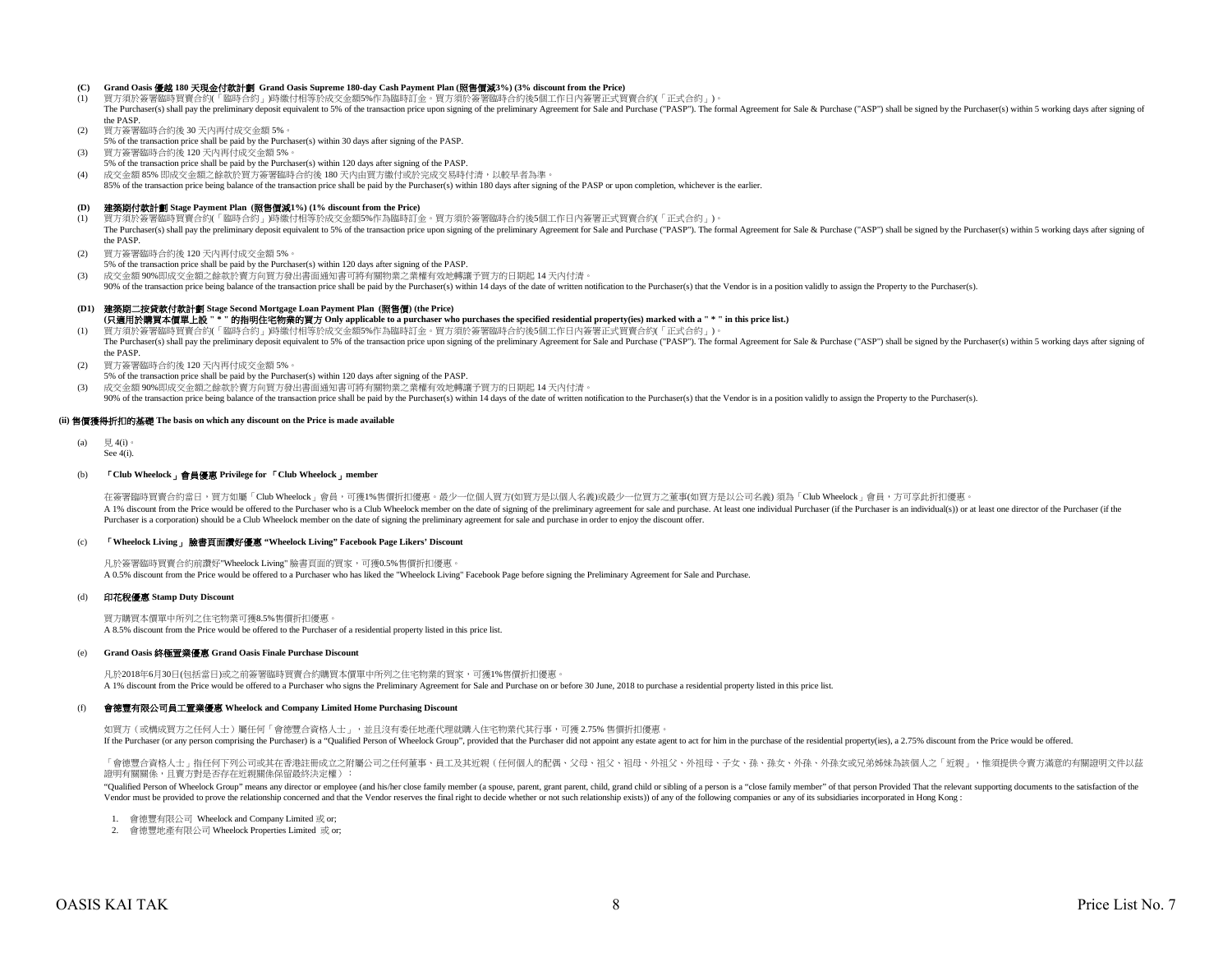- 3. 會德豐地產(香港)有限公司 Wheelock Properties (HK) Limited 或 or;
- 4. 九龍倉集團有限公司 The Wharf (Holdings) Limited 或 or;
- 5. 九龍倉置業地產投資有限公司Wharf Real Estate Investment Company Limited 或 or;
- 6. 夏利文物業管理有限公司 Harriman Property Management Limited 或 or;
- 7. 海港企業有限公司 Harbour Centre Development Limited 或 or;
- 8. 現代貨箱碼頭有限公司 Modern Terminals Limited.

買方在簽署有關的臨時買賣合約前須即場提供令賣方滿意的證據証明其為會德豐合集團合資格人士,賣方就相關買方是否會德豐合集團合資格人士有最終決定權,而賣方之決定為最終及對買方具有約束力。 The Purchaser shall before signing of the relevant preliminary agreement for sale and purchase on the spot provide evidence for proof of being a Qualified Person of Wheelock Group to the satisfaction of the Vendor and in t decision shall be final and binding on the Purchaser.

#### (iii) 可就購買該發展項目中的指明住宅物業而連帶獲得的任何贈品、財務優惠或利益 Any gift, or any financial advantage or benefit, to be made available in connection with the purchase of a specified residential property in the Development

(a)  $\Box$  4(ii)

See 4(ii).

#### (b) 備用二按貸款 **(**只適用於選擇第**4(i)**段中支付條款**(A1)** 或 **(D1)**之買家**)**

**Standby Second Mortgage Loan (Only applicable to the Purchaser who has selected Terms of Payment (A1) or (D1) in paragraph 4(i))**

買家可向賣方指定的二按財務機構申請備用二按貸款 (「第二按揭貨款」) (賣方或賣方指定的二按財務機構有權隨時停止提供第二按揭貨款而無須另行通知),主要條款如下 : Purchaser can apply for Standby Second Mortgage Loan ("second mortgage loan") from Vendor's designated second mortgage financing company (the Vendor or Vendor's designated second mortgage financing company may stop providi notice) and on the following terms:-

A) 第二按揭貸款最高金額為成交金額的20% ,惟第一按揭貸款及第二按揭貸款總金額不可超過成交金額的80%。

The maximum second mortgage loan amount shall be 20% of the transaction price, but the total amount of first mortgage loan and second mortgage loan together shall not exceed 80% of the transaction price.

第二按揭貸款首 12個月之按揭利率為香港上海匯豐銀行有限公司不時報價之港元最優惠利率(P)減1% p.a. (P - 1%),第13個月至第24個月為港元最優惠利率(P),其後之按揭利率為港元最優惠利率(P)加1.5% p.a. (P + 1.5%),利率浮動。 最終按揭利率以如此聘用的人指定的二按財務機構最後審批結果為準。

Interest rate of second mortgage loan for the first 12 months shall be Hong Kong Dollar Best Lending Rate (P) quoted from time to time by The Hongkong and Shanghai Banking Corporation Limited minus 1% p.a. (P - 1%), the 13 (P), thereafter at Hong Kong Dollar Best Lending Rate (P) plus 1.5% p.a. (P + 1.5%), subject to fluctuation. The final interest rate will be subject to final approval by the Person so Engaged's designated second mortgage f

- B) 如買方於提款日起計的 36 個月內準時並全數清還第二按揭貸款,賣方指定的二按財務機構將會向買方退還1%之成交金額 。 If the Purchaser shall duly and fully repay the second mortgage loan within 36 months from the date of drawdown of the second mortgage loan, 1% of transaction price will be refunded to the Purchaser by the Vendor's designa
- C) 買方必須於付清成交金額餘額之日起計最少60日前以書面向賣方申請第二按揭貸款。

The Purchaser shall make a written application to the Vendor for a second mortgage loan not less than 60 days before the date of settlement of the balance of the transaction price.

D) 第二按揭貸款年期最長為 20 年,或相等於第一按揭貸款之年期,以較短者為準。

The maximum tenor of second mortgage loan shall be 20 years or the same tenor of first mortgage loan, whichever is shorter.

E) 買方須提供足夠文件證明其還款能力,包括但不限於提供足夠文件(如:最近三年之稅單或利得稅繳納通知書及最近六個月有顯示薪金存款或收入之銀行存摺/月結單)證明每月還款(即第一按揭貸款及第二按揭貸款及其他借貸的還款)不超過香港金 融管理局不時訂明的「供款與入息比率」上限。

The Purchaser shall provide sufficient documents to prove his/her repayment ability, including but not limited to providing sufficient documents (for example latest 3 years' Tax Assessment and Demand Note or Profits Tax As which show salary deposits or income) to prove that the total amount of monthly installment (being the total installment for repayment of first mortgage, second mortgage and any other loan repayment) does not exceed the ma Authority from time to time.

- F) 第一按揭貸款銀行須為賣方所指定及轉介之銀行,買方並須首先得到該銀行書面同意辦理第二按揭貸款。 First mortgagee bank shall be nominated and referred by the Vendor and the Purchaser shall obtain a prior written consent from the first mortgagee bank to apply for a second mortgage loan.
- G) 第一按揭貸款及第二按揭貸款申請需由有關承按機構獨立審批。
- First mortgage loan and second mortgage loan shall be processed by the relevant mortgagees independently.
- H) 所有第二按揭貸款之法律文件必須由賣方(或賣方指定的二按財務機構)的指定律師行辦理, 買方須支付所有第二按揭貸款相關之律師費及雜費。 All legal documents of the second mortgage shall be handled by the Vendor's (or Vendor's designated second mortgage financing company) designated solicitors and all legal costs and disbursements relating thereto shall be b
- I) 第二按揭貸款批出與否及其條款,受制於賣方指定的二按財務機構的絕對最終決定權,與賣方無關,且於任何情況下賣方均無需為此負責。不論貸款獲批與否,買方仍須按買賣合約完成交易及繳付成交金額全數。 The approval or disapproval of the second mortgage loan and terms thereof are subject to the final decision of the Vendor's designated second mortgage financing company and are not related to the Vendor (which shall under loan is granted or not, the Purchaser shall complete the sale and purchase in accordance with the agreement of sale and purchase and pay the full transaction price.
- J) 第二按揭貨款受賣方指定的二按財務機構所定的其他條款及細則約束。 The second mortgage loan is subject to other terms and conditions as determined by the Vendor's designated second mortgage financing company.
- K) 買方需就申請第二按揭貸款繳交港幣\$5,000不可退還的申請手續費。 A non-refundable application fee of HK\$5,000 for the second mortgage loan will be payable by the Purchaser.
- L) 第二按揭貸款只限個人買方申請。 Only individual Purchaser(s) are eligible to apply for the second mortgage loan.